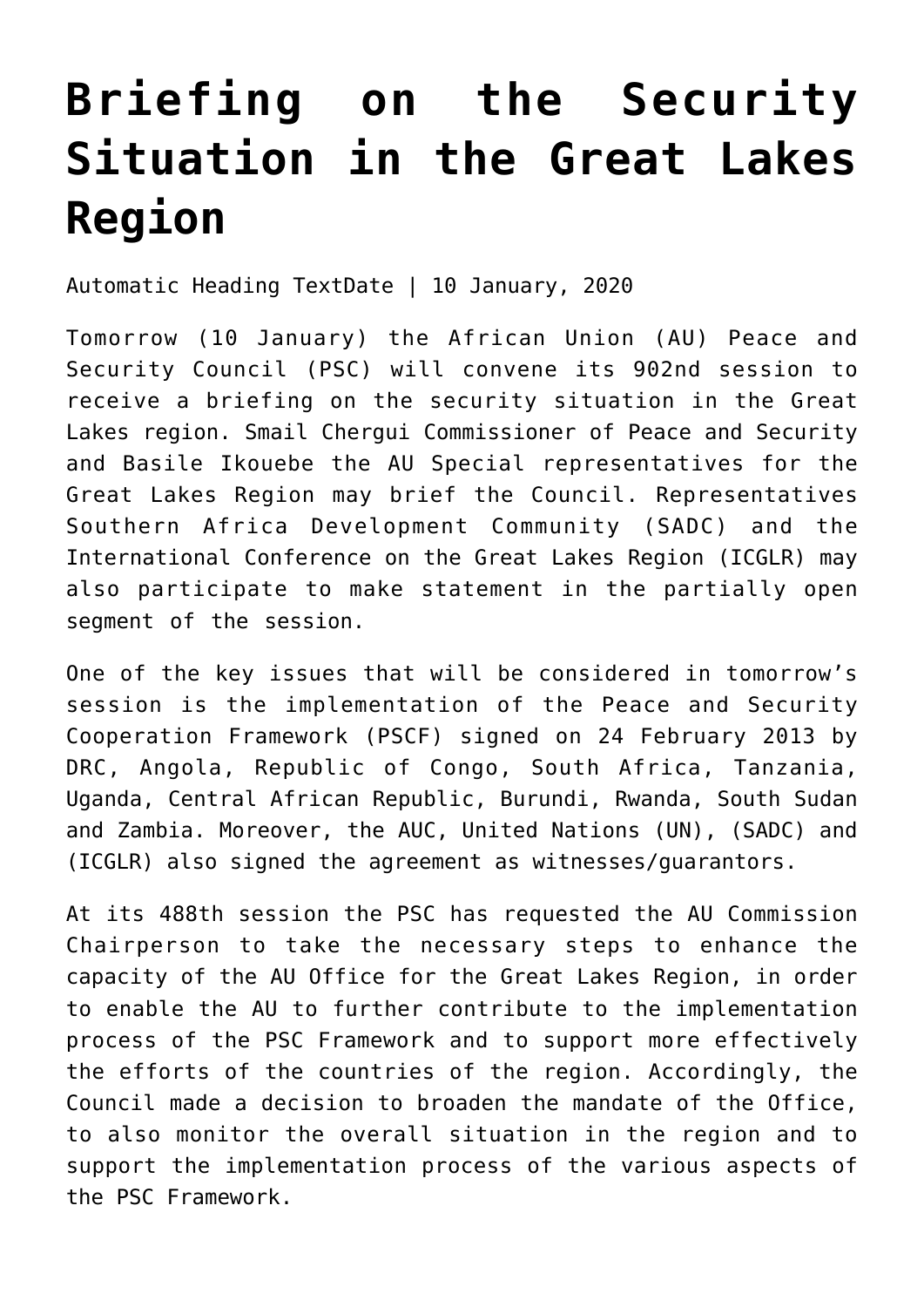Towards accelerating the implementation of the agreement, the PSC also decided to undertake a visit in the region and tasked the AUC Chair to submit quarterly reports on the development in the Great Lakes Region and on follow-up of the implementation of relevant decisions. Although this regular briefing has not taken place, tomorrow's session may provide an opportunity to assess the status of the agreement and the political and security developments in the region.

It is to be recalled that on 27 February 2018 a high-level meeting was held marking the fifth anniversary of the signing of the PSCF, which among others reflected on the progress made and the challenges encountered. The outcome of the meeting identified the various security threats including political and electoral crisis and the activities of armed groups operating in the countries of the region by paying particular attention to South Sudan, CAR, DRC and Burundi. The meeting particularly highlighted the importance of neutralizing the negative forces in eastern DRC and complete the repatriation of foreign disarmed fighters.

Although some of the security and political challenges persist, positive developments were also witnessed. The peaceful transfer of power in the Democratic Republic of the Congo, President Tshisekedi's encouraging outreach to his peers and a renewed commitment to regional cooperation and integration, notably by Angola, the Democratic Republic of the Congo, Rwanda and Uganda have raised hopes for enhanced regional cooperation.

Other encouraging, albeit fragile developments include the signing of the peace agreement in CAR and the agreement reached among South Sudanese parties to implement the key pretransitional tasks relating to security arrangements and number of states.

The sustainability and implementation of the peace process in CAR may be one of the issues, which the PSC may consider in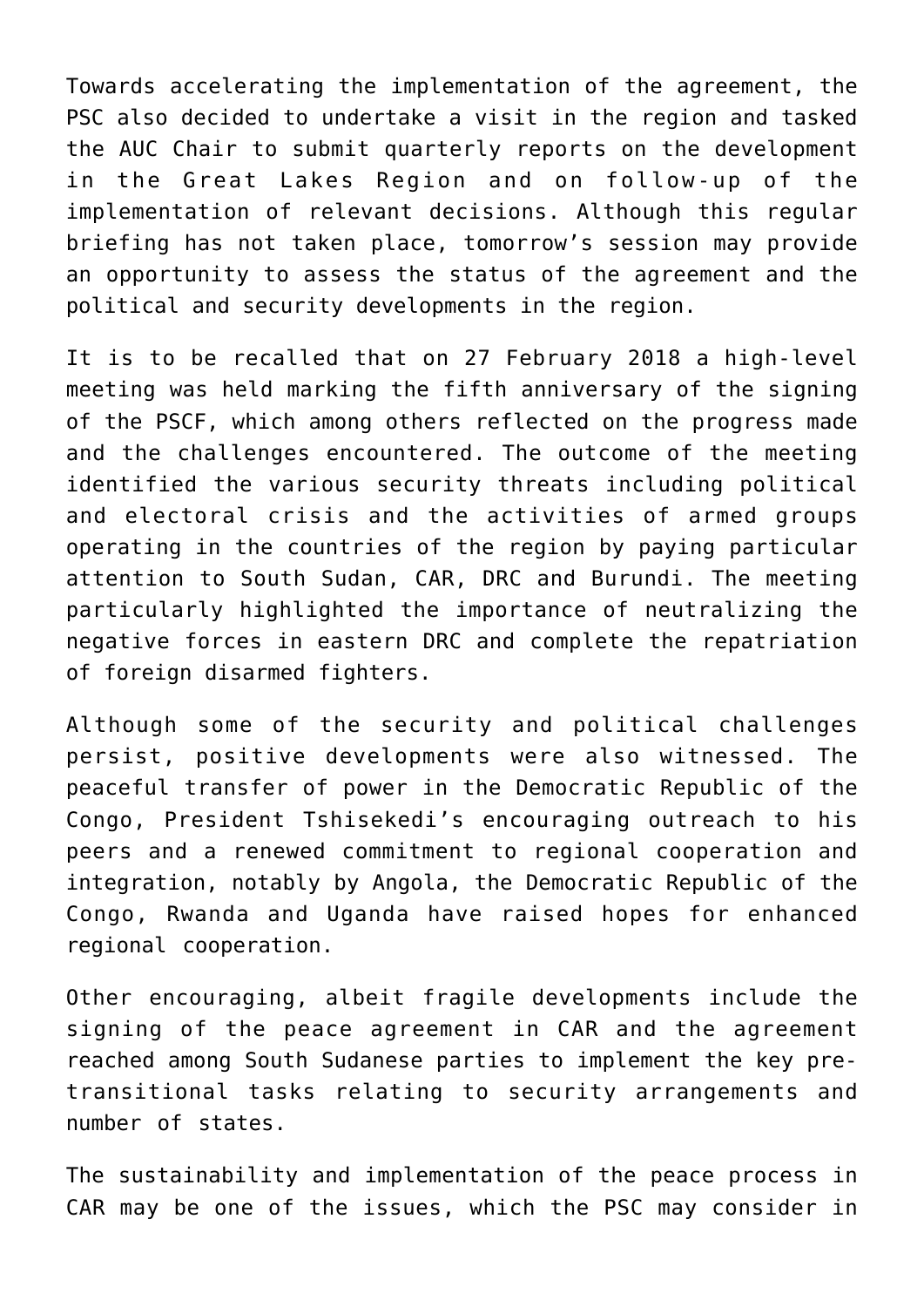tomorrow's briefing. Particularly the PSC may look into the violations of the provisions of the 6 February agreement singed by the government and 14 armed groups which compromises the gains made so far and may discuss on ways to enhance the political commitment of signatories and to deter the risk of lapse to another cycle of conflict.

Similarly, on South Sudan, the PSC may be briefed on the process leading up to the formation of the transitional government. It may be recalled that after the extension of the pre-transitional period for additional 100 days after the set deadline on November 12, President Salva Kiir and Riek Machar have committed to work for resolving the major issues concerning security arrangements and number of states.

Burundi was not on the agenda of the PSC in 2019. President Pierre Nkurunziza has announced that he will not run for a fourth term in the elections slated for this year. The session may discuss a number of political developments. These most notably include the election in 2020, issues related to participation, the role of the AU human rights monitors and military observers and respect for human rights in the country.

DRC remains a critical actor in the region and for the success of the PSCF's objectives. There are a number of issues, which the PSC is expected to consider on the situation in DRC and the implication it has on the wider region. The activity of the armed groups in the eastern part of the country remains a threat, which also heavily affects neighbouring countries and border security. The groups that operate in this region and continue to pose security challenges include the Allied Democratic Forces (ADF), Democratic Forces for the Liberation of Rwanda (FDLR) and the Résistance pour un État de droit au Burundi. Particularly the violence related to access to natural resources by various groups continues to complicate the security situation in the country. In this regard the PSC may also recall the session it held on 13 December 2019, which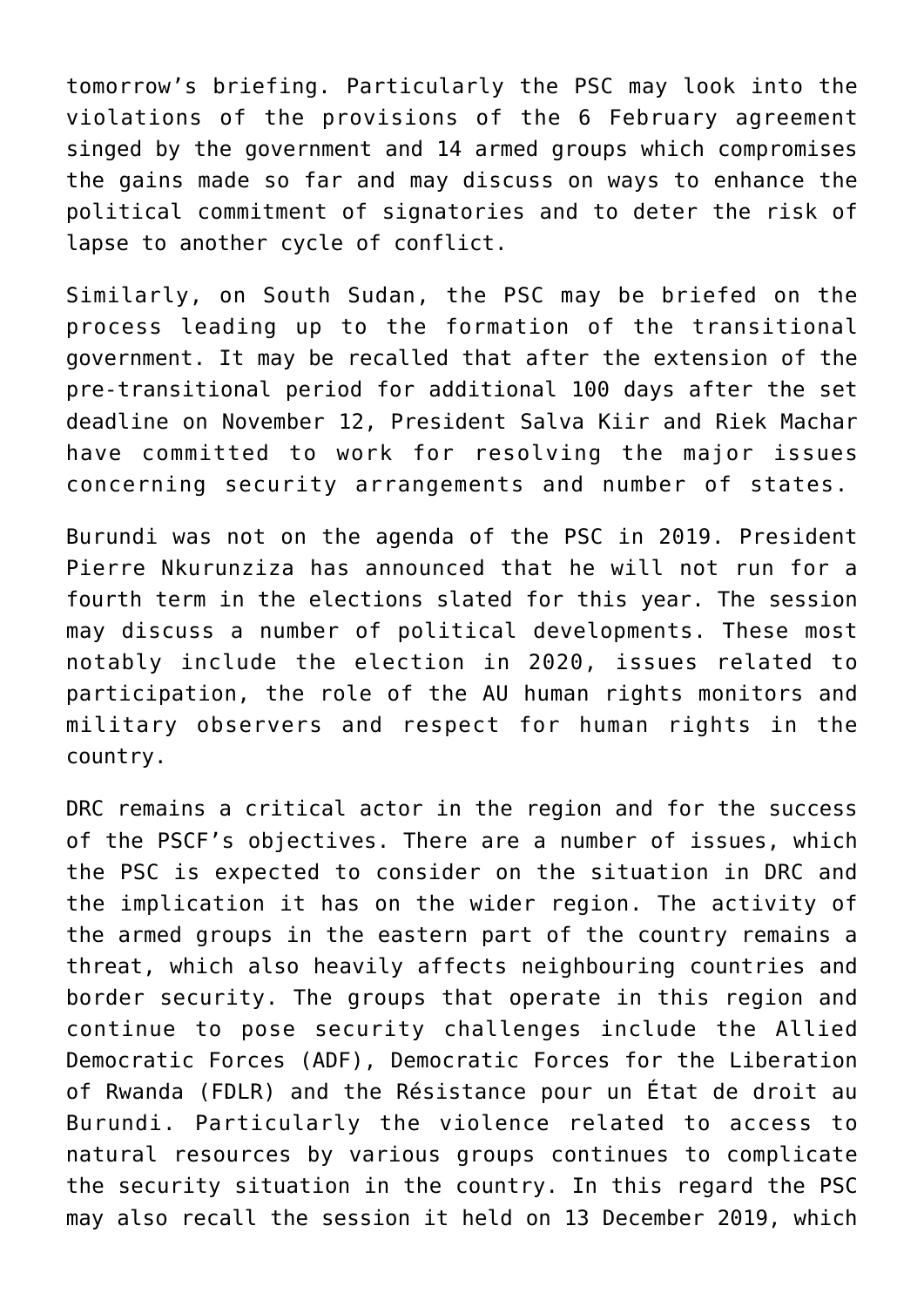addressed the Bamako Declaration on Access to Natural Resources and Conflicts between Communities.

Another key development is the outbreak of the Ebola virus in the most insecure part of the country. The instability and deliberate targeting of the health workers and facilities in the area has severely affected the lifesaving emergency operations. The PSC itself at its 862nd session has authorized the immediate deployment of an AU Mission Against Ebola in DRC (MAEC) to the DRC to support the effort of combating the epidemic. Tomorrow's session may also follow up on this decision and the steps taken in deploying the mission.

Another issue that may feature is the health of inter-state relations in the region, which is one of the major factors for the peace and security challenges facing the region. It is to be recalled that in August 2019, the PSC was briefed by Angola on the signing of a Memorandum of Understanding between Rwanda and Uganda, in Luanda. In addition to the bilateral cooperation in the region, the PSC may also discuss on the cross-border illegal activities that affect multiple countries and that continue to hamper regional cooperation and the effective implementation of the framework agreement.

In addition to assessing the developments, it may also be of interest to the PSC to receive update on the outcome of the meetings held by various implementation mechanisms of the framework. Primarily the Regional Oversight Mechanism, the highest oversight body under the Framework agreement which meets annually at heads of state and government level to review progress in the implementation of the agreement. The PSC may also receive a briefing on the outcomes of the ministerial meeting of the Guarantors of the framework, which held its sixth session in February 2019. The meeting assessed the security and developments in the region particularly issues related to neutralization of negative forces, strengthening cooperation among countries in the region and the political developments unfolding in the various countries.